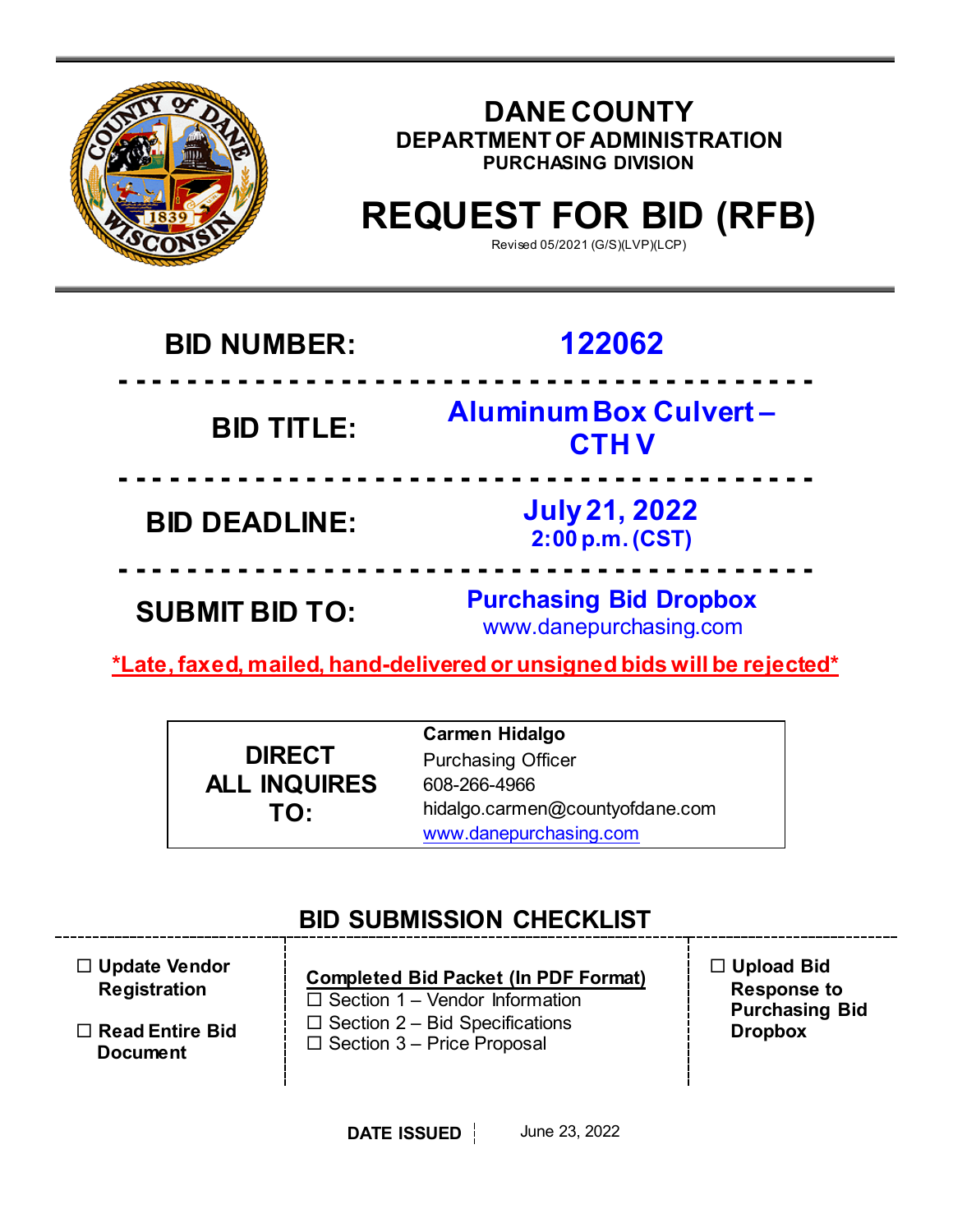#### **VENDOR INFORMATION**

#### **VENDOR NAME:**

| Vendor Information (address below will be used to confirm Local Vendor Preference) |                     |  |  |
|------------------------------------------------------------------------------------|---------------------|--|--|
| <b>Address</b>                                                                     |                     |  |  |
| <b>City</b>                                                                        | County              |  |  |
| <b>State</b>                                                                       | $\overline{Z}$ ip+4 |  |  |
| <b>Vendor Rep. Name</b>                                                            | <b>Telephone</b>    |  |  |
| <b>Title</b>                                                                       |                     |  |  |
| Email                                                                              |                     |  |  |
| Dane County Vendor #                                                               |                     |  |  |

**Local Vendor Preference** *(Reference General Guidelines #1.6)* **□ Locally Based & Owned Vendor Locally Operated Vendor**  $\Box$  Non-Locally Operated Vendor **No Local Vendor Preference No Preference**

| <b>Local Content Vendor Preference</b> |                                     |  |  |  |  |
|----------------------------------------|-------------------------------------|--|--|--|--|
|                                        | (Reference General Guidelines #1.7) |  |  |  |  |
| $\Box$                                 | <b>Dane County-Made</b>             |  |  |  |  |
| П                                      | <b>Regionally-Made</b>              |  |  |  |  |
| П                                      | <b>Wisconsin-Made</b>               |  |  |  |  |
| П                                      | <b>No Preference</b>                |  |  |  |  |

**Cooperative Purchasing** *(Reference General Guidelines #1.8)*

 $\Box$  I agree to furnish the commodities or services of this bid to municipalities and state agencies.  $\Box$  I do not agree to furnish the commodities or services of this bid to municipalities and state agencies.

#### **Fair Labor Practice Certification** *(Reference General Guidelines #1.9)*

 $\Box$  Vendor has not been found by the National Labor Relations Board ("NLRB") or the Wisconsin Employment Relations Commission ("WERC") to have violated any statute or regulation regarding labor standards or relations in the seven years prior to the date this bid submission is signed.

 $\Box$  Vendor has been found by the National Labor Relations Board ("NLRB") or the Wisconsin Employment Relations Commission ("WERC") to have violated any statute or regulation regarding labor standards or relations in the seven years prior to the date this bid submission is signed.

| Addenda – we hereby acknowledge receipt, review and use of the following addenda, if applicable. |                                     |                                     |  |             |  |
|--------------------------------------------------------------------------------------------------|-------------------------------------|-------------------------------------|--|-------------|--|
|                                                                                                  | $\Box$ Addendum#1 $\Box$ Addendum#2 | $\Box$ Addendum#3 $\Box$ Addendum#4 |  | $\Box$ None |  |

#### **Signature Affidavit**

In signing this bid, we certify that we have not, either directly or indirectly, entered into any agreement or participated in any collusion or otherwise taken any action in restraint of free competition; that no attempt has been made to induce any other person or firm to submit or not to submit a bid; that this bid has been independently arrived at without collusion with any other bidder, competitor or potential competitor; that this bid has not been knowingly disclosed prior to the opening of bids to any other bidder or competitor; that the above statement is accurate under penalty of perjury.

The undersigned, submitting this bid, hereby agrees with all the terms, conditions, and specifications required by the County in this Request for Bid, and declares that the attached bid and pricing are in conformity therewith.

**Signature:** \_\_\_\_\_\_\_\_\_\_\_\_\_\_\_\_\_\_\_\_\_\_\_\_\_\_\_\_\_ **Title:** \_\_\_\_\_\_\_\_\_\_\_\_\_\_\_\_\_\_\_\_\_

| Title: |  |  |  |  |  |  |
|--------|--|--|--|--|--|--|
|        |  |  |  |  |  |  |

**Printed Name:** \_\_\_\_\_\_\_\_\_\_\_\_\_\_\_\_\_\_\_\_\_\_\_\_\_\_ **Date:** \_\_\_\_\_\_\_\_\_\_\_\_\_\_\_\_\_\_\_\_\_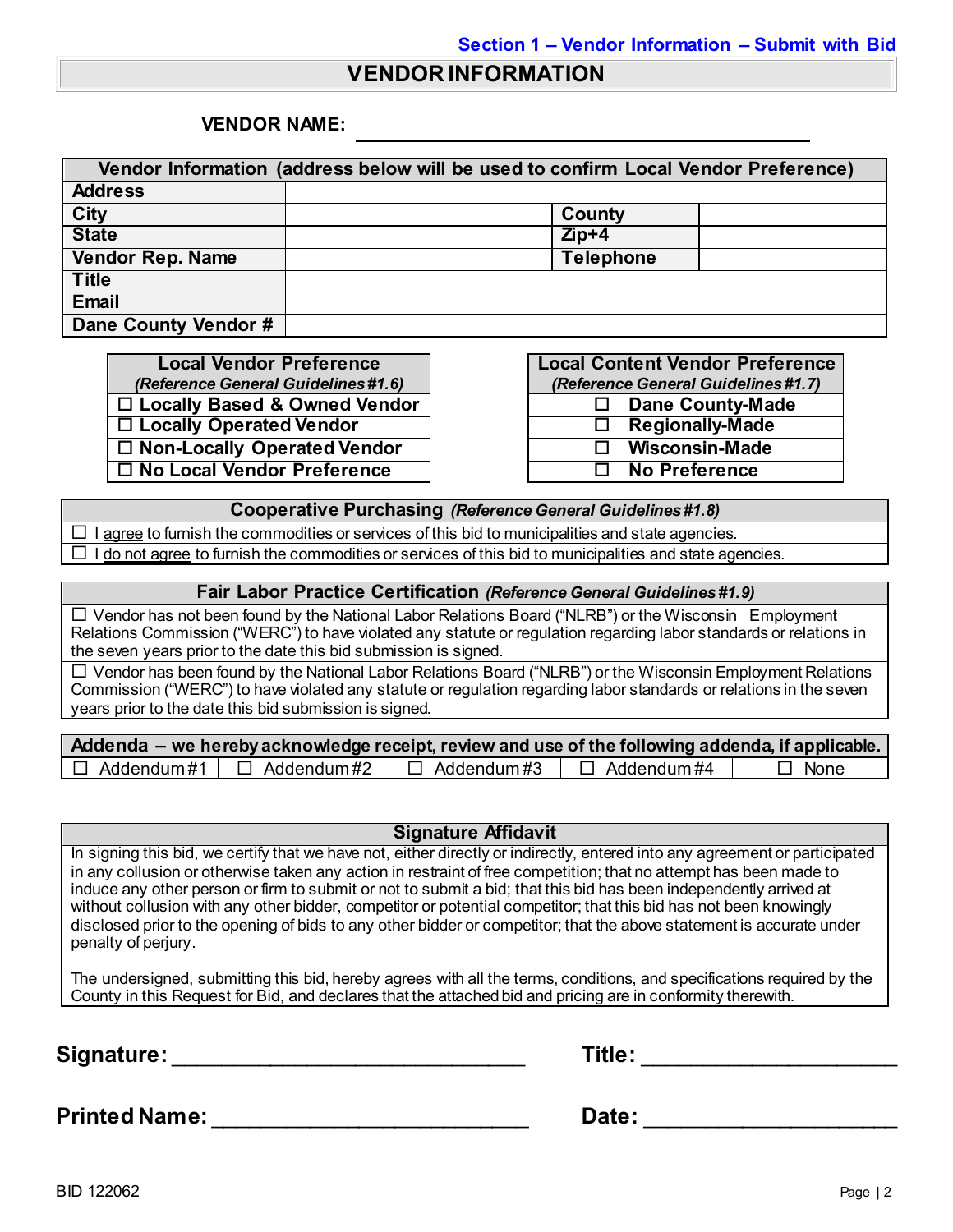## **BID AND SPECIFICATION OVERVIEW**

Dane County as represented by the Purchasing Division will accept bids for the purchase of specified item(s) as described within this document.

**Specification Compliance:** Bidder shall complete every space in the area provided with either a check mark to indicate the item being bid is exactly as specified **(Yes),** or deviates from bid specification **(No).** Any deviation from the minimum specifications stated herein must be identified in detail in the Specifications Deviations section of the bid and must include a description of how the proposed item(s) differ from the bid requirements, along with detailed justification for such deviation. Bidder shall include photos and schematics as necessary, for complete clarification.

The specifications below describe an acceptable product. Minor variations in specification may be accepted if, in the opinion of County staff, they do not adversely affect the quality, maintenance or performance of the item(s). Dane County reserves the right to accept or reject any and all bids, to waive informalities and to choose the bid that best meets the specifications and needs of the County.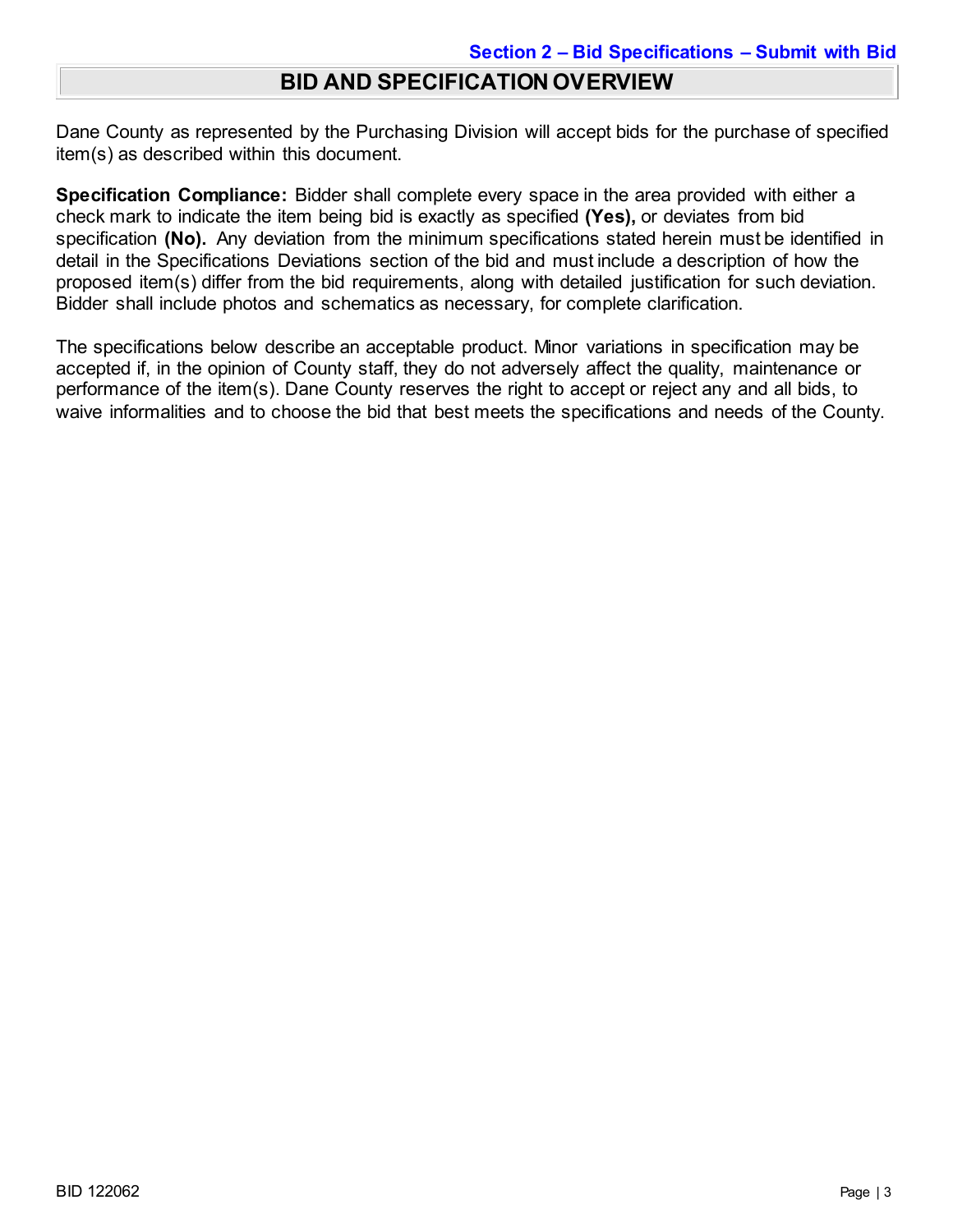## **BID SPECIFICATIONS Aluminum Box Culvert – CTH V 02 1.989**

#### **GENERAL**

All materials supplied under this proposal shall conform to the Bridge Manual and the Standard Specifications for Road and Bridge Construction, 2022 edition (hereinafter referred to as the "Standard Specifications"), and all subsequent revisions and supplementary specifications, of the Wisconsin Division of Highways, Department of Transportation. Aluminum box culverts shall be designed to **HL-93 standards** using the height of fill listed on the pricing page.

#### **PURCHASE OF ITEM(S)**

The Dane County Highway and Transportation Department will attempt to utilize the lowest bid when obtaining product, however the Department reserves the right to obtain product from the most advantageous vendor/location. In making this determination, the Department will consider availability of product and proximity of vendor to project to minimize hauling costs and/or assure that the product quality is not compromised by excessive travel time.

#### **INSURANCE**

Bidders shall carry insurance as required in the Standard Terms and Conditions, Section 20. The bidder shall furnish Dane County Highway and Transportation Department **along with the bid** a certificate of insurance showing the type, amount, class of operations covered, effective dates, and expiration dates of policies.

#### **PRICING**

Bidders may submit pricing for any one item or combination of items included in this bid. If product price is the same for various locations, only one bid proposal sheet is needed. If product price varies for different locations, please copy the blank form(s) as many times as needed.

#### **GENERAL DESCRIPTIONS - INDIVIDUAL PROJECTS**

Dane County intends to install the CTH V box culvert in September of 2022. The Corrugated Aluminum Box Culvert shall be delivered within 72 hours after notification by the Dane County Highway and Transportation Department that the excavation will be ready for installation. There shall be a damage claim of \$100 per day for any delay beyond the 72 hour notification. The supplier shall notify the County prior to 3:00 p.m. on the preceding day for delivery on Tuesday thru Thursday, or prior to 3:00 p.m. on the preceding Thursday for delivery on Monday.

The County will provide a machine and an operator to unload each box culvert from the delivery vehicle. The supplier shall coordinate with the operator to provide all other materials required to lift each box culvert from the delivery vehicle.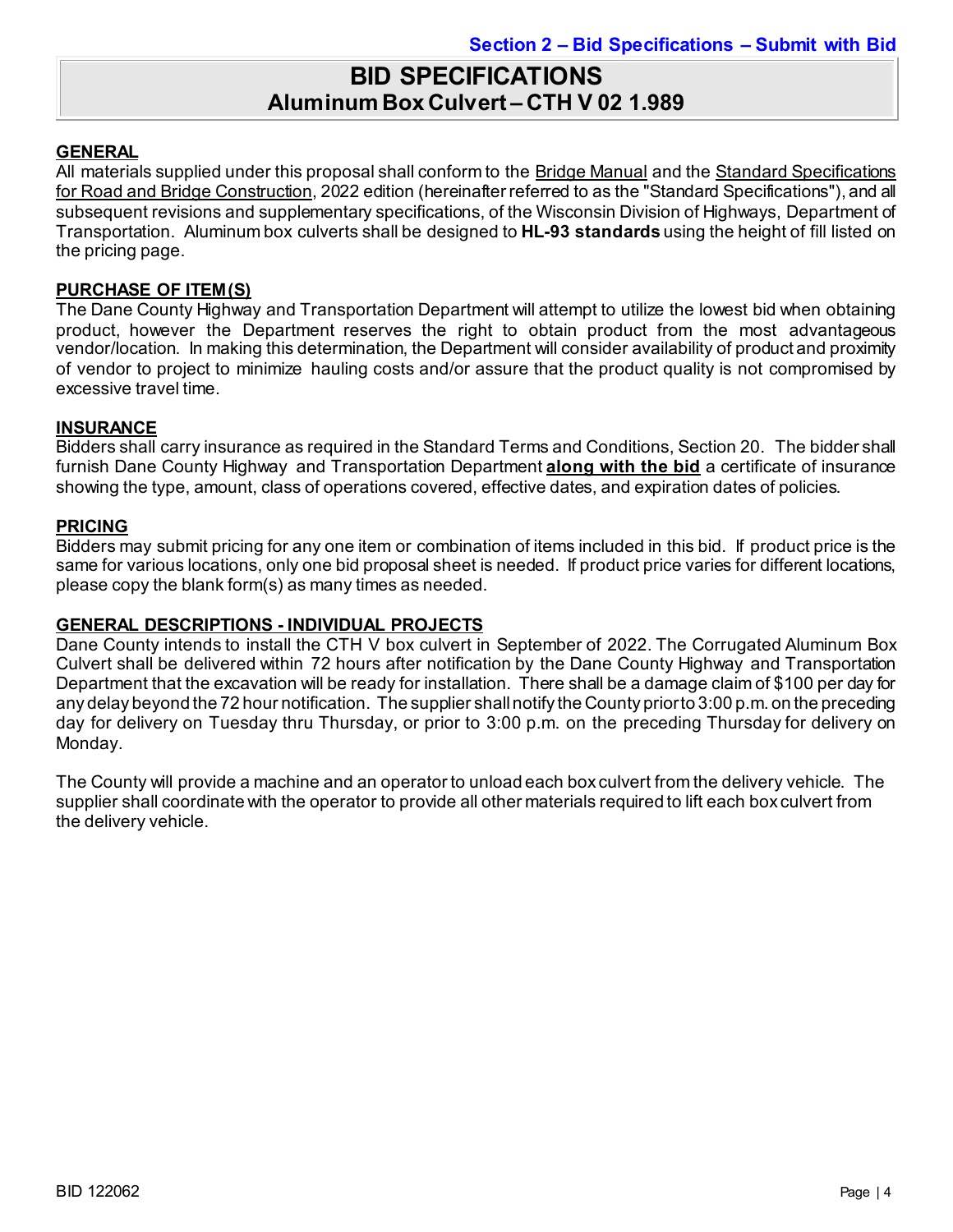## **BID SPECIFICATIONS Aluminum Box Culvert – CTH V 02 1.989**

| #              | CTH V 02 (1.989 miles east of Lueth Road)<br><b>Town of Dane, Section 20</b><br><b>Aluminum Box Culvert</b>                                                                                                                                                                                                                |               | <b>Compliance</b> |  |
|----------------|----------------------------------------------------------------------------------------------------------------------------------------------------------------------------------------------------------------------------------------------------------------------------------------------------------------------------|---------------|-------------------|--|
| 1              | HL-93 design for 2,500 psf soil bearing capacity and 2.5' cover<br>at centerline of road, and 2.0' min cover at edge of pavement<br>and 1.0' Headwall                                                                                                                                                                      | $\Box$ YES    | $\square$ NO      |  |
| $\overline{2}$ | Fully Assembled Corrugated Aluminum Box Culvert                                                                                                                                                                                                                                                                            | $\Box$ YES    | $\square$ NO      |  |
| 3              | Span 12' 7" x Rise 5' 10" x 58.0 L.F. with full invert, toe walls per<br>drawing in Attachment A.                                                                                                                                                                                                                          | $\Box$ YES    | $\square$ NO      |  |
| 4              | Culvert is to be delivered assembled or assembled on site to<br>County Road V approximately 1.989 miles east of Lueth Road.<br>*NOTE: If contractor wishes to construct the culvert onsite<br>adjacent to the installation site, they will be responsible for<br>obtaining the temporary easement from the property owner. | $\square$ YES | □ NO              |  |
| 5              | Anticipated installation is mid-late September, 2022. Will the<br>culvert be available for installation by mid-late September of<br>2022?<br>If no, please note in the deviations section the anticipated date<br>of availability.                                                                                         | $\Box$ YES    | $\square$ NO      |  |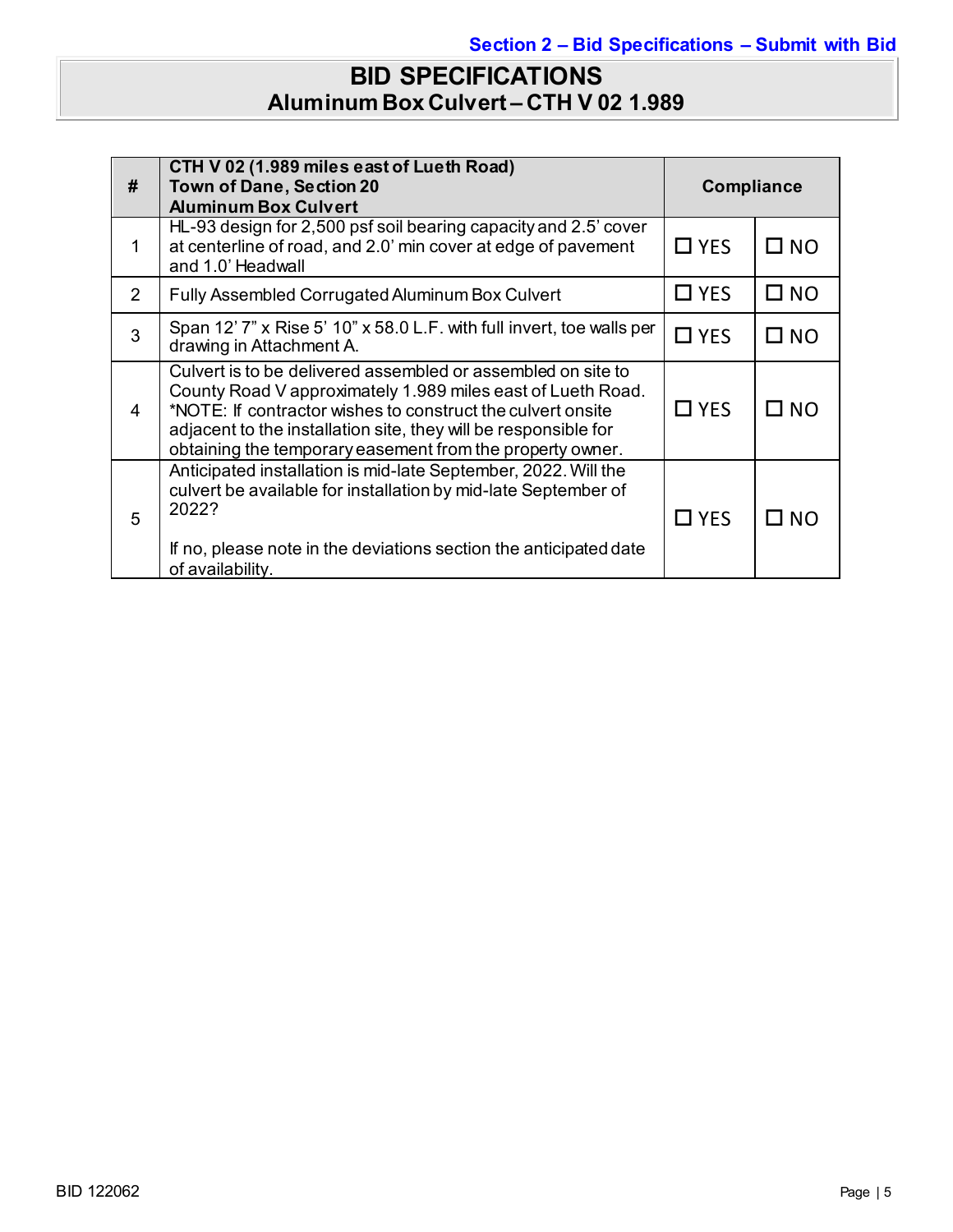## **SPECIFICATION DEVIATIONS**

| <b>Check One:</b><br>No deviations from bid specifications<br>$\Box$<br>$\Box$<br>Deviations from the bid specifications are present - see list below |                              |  |  |
|-------------------------------------------------------------------------------------------------------------------------------------------------------|------------------------------|--|--|
| Item#                                                                                                                                                 | <b>Deviation Explanation</b> |  |  |
|                                                                                                                                                       |                              |  |  |
|                                                                                                                                                       |                              |  |  |
|                                                                                                                                                       |                              |  |  |
|                                                                                                                                                       |                              |  |  |
|                                                                                                                                                       |                              |  |  |
|                                                                                                                                                       |                              |  |  |
|                                                                                                                                                       |                              |  |  |
|                                                                                                                                                       |                              |  |  |
|                                                                                                                                                       |                              |  |  |
|                                                                                                                                                       |                              |  |  |
|                                                                                                                                                       |                              |  |  |
|                                                                                                                                                       |                              |  |  |
|                                                                                                                                                       |                              |  |  |
|                                                                                                                                                       |                              |  |  |